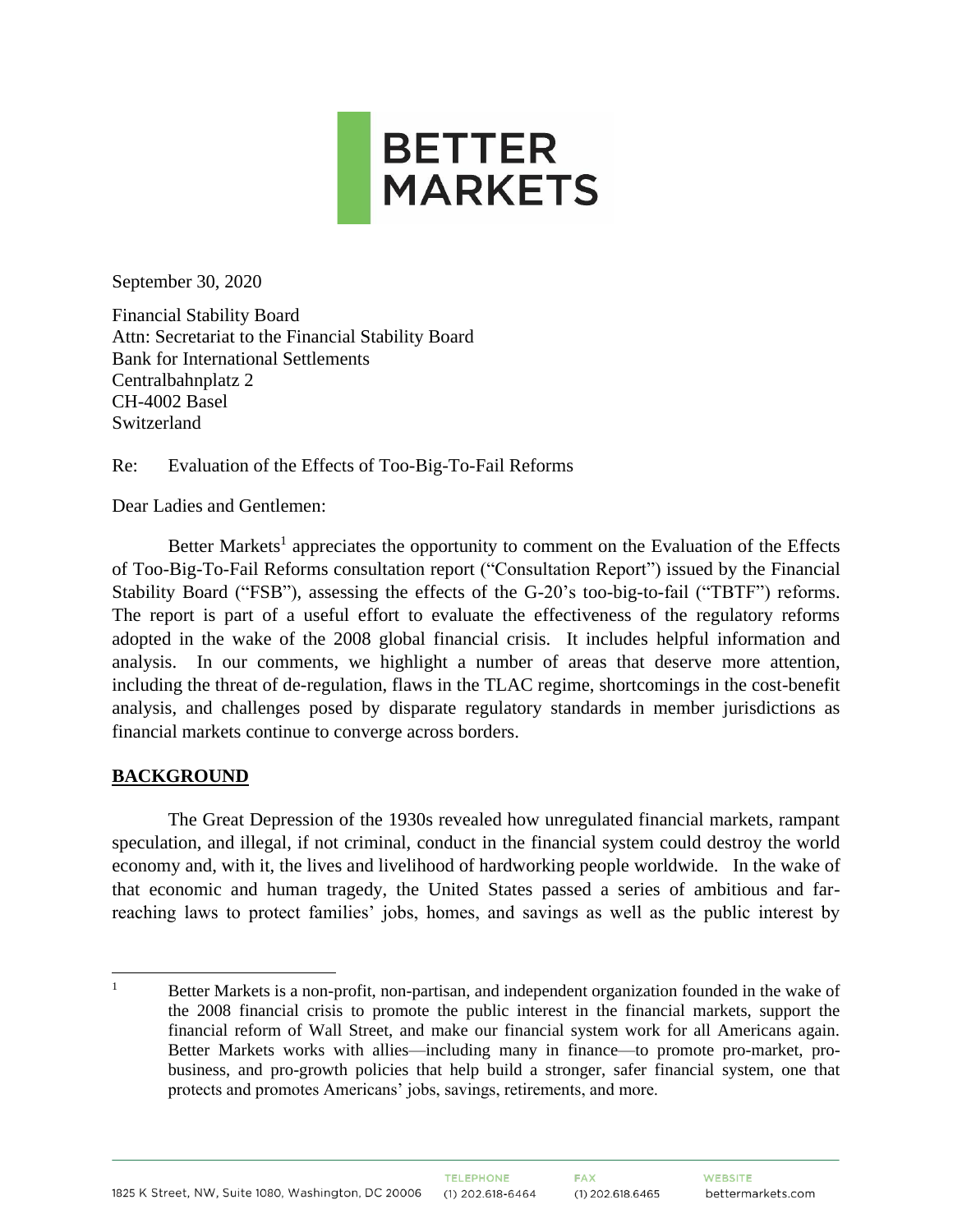Financial Stability Board September 30, 2020 Page 2 of 16

properly and comprehensively regulating the financial industry.<sup>2</sup> Remarkably, those laws—and the agencies created and rules promulgated to implement those laws—worked reasonably well for decades.

Despite the decades-long success of the post-Depression laws in preventing another devastating economic depression, beginning in the 1980s policy makers in the U.S. began dismantling them. Elected officials, regulators, and others—all pushed by the financial industry's money, power, and connections—increasingly took the view that markets knew best; that they could, and should, regulate themselves; and that natural market discipline would induce them to act appropriately, eliminating the need for prescriptive regulation.<sup>3</sup> According to this view, lenders would not make bad loans, because bad loans are less likely to be repaid; sophisticated investors and the market itself could and would accurately price and assess risks; and financial firms would never be so reckless as to endanger their firms because that would be obviously contrary to their own self interest.

The industry and its allies also claimed they were merely "cutting red tape," "modernizing" or eliminating burdensome regulation, "right sizing" the rules, and increasing innovation and choice, supposedly for the benefit of all investors and consumers. This process of tearing down the longstanding rules that prevented major economic meltdowns included getting rid of a premier Depression-era law, the Glass-Steagall Act, which separated traditional commercial banking from high-risk trading and investment banking. That law was de facto repealed in 1998, triggering a supersizing of the U.S. financial industry. Risk-taking increased and profits soared.<sup>4</sup> Other major de-regulatory steps followed, including passage of the

<sup>2</sup> *See* Alejandro Komai & Gary Richardson, *A Brief History of Regulations Regarding Financial Markets in the United States: 1789-2009* 8-18 (Nat'l Bureau of Econ. Research, Working Paper No. 17443, Sept. 2011) (cataloging the panoply of financial regulations adopted between 1929 and 1980), [https://www.nber.org/papers/w17443.pdf;](https://www.nber.org/papers/w17443.pdf) *see also also* Frank Partnoy, *Financial Systems, Crises, and Regulation, in* THE OXFORD HANDBOOK OF FINANCIAL REGULATION 85 (Niamh Moloney et al*.* eds, 2015).

<sup>&</sup>lt;sup>3</sup> FINANCIAL CRISIS INQUIRY COMMISSION, THE FINANCIAL CRISIS INQUIRY REPORT 28 (2011) ("More and more, regulators looked to financial institutions to police themselves—"deregulation" was the label.") [https://www.govinfo.gov/content/pkg/GPO-FCIC/pdf/GPO-FCIC.pdf;](https://www.govinfo.gov/content/pkg/GPO-FCIC/pdf/GPO-FCIC.pdf) Alan Greenspan, The Evolution of Banking in a Market Economy, Remarks at the Annual Conference of the Association of Private Enterprise Education (Apr. 12, 1997), [https://www.federalreserve.gov/boarddocs/speeches/1997/19970412.htm.](https://www.federalreserve.gov/boarddocs/speeches/1997/19970412.htm)

<sup>4</sup> In addition to killing the old laws and rules like Glass-Steagall, Wall Street's allies also prevented the regulation of new financial products and activities. The foremost example is the Commodity Futures Modernization Act ("CFMA") which essentially exempted swaps—the derivatives instruments that would enable the downturn in the housing market to spread to the entire financial system—from any meaningful regulation. See, e.g., William Spencer Topham, *Re-regulating Financial Weapons of Mass Destruction: Thoughts on Repealing the Commodity Futures Modernization Act and Future Derivatives Regulation*, 47 WILLIAMETTE L. REV. 133 (2010), [https://willamette.edu/law/resources/journals/review/pdf/volume-47/wlr-47-1-topham.pdf.](https://willamette.edu/law/resources/journals/review/pdf/volume-47/wlr-47-1-topham.pdf)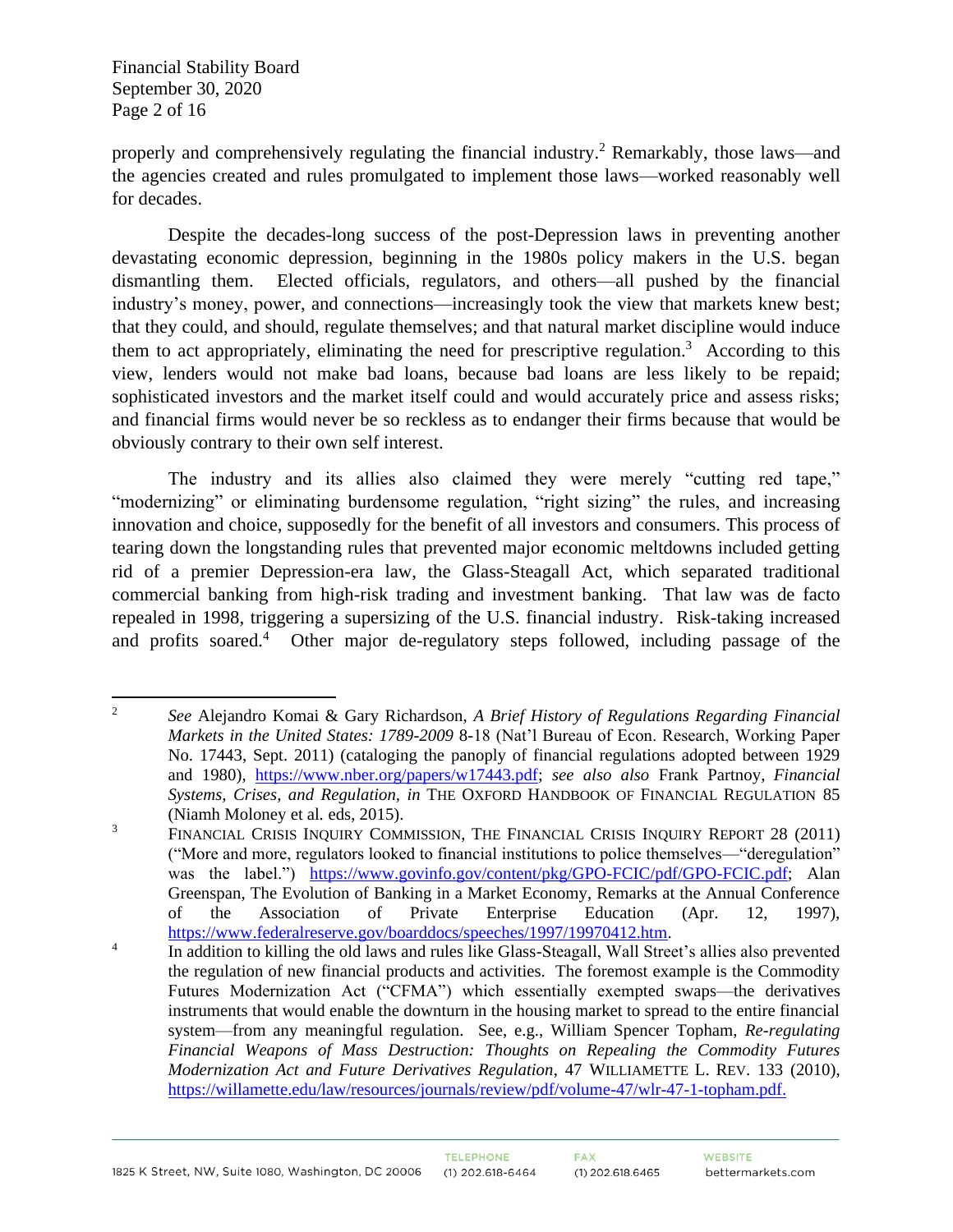Financial Stability Board September 30, 2020 Page 3 of 16

Commodity Futures Modernization Act of 2000, which insulated the massive and highly leveraged derivatives markets from meaningful oversight.

The 2007-2009 financial crisis was a direct result of this deregulation and the ineffective supervisory oversight that accompanied it. The too-big-to-fail ("TBTF") banks and financial firms played a key role in this crisis.<sup>5</sup> TBTF refers to financial institutions so vast and interconnected that their failure could cause the entire financial system and economy to collapse. Because of the potentially catastrophic threats they pose, TBTF institutions are favored by investors with an implicit guarantee that the government will bail them out with taxpayers' money rather than let them fail and possibly bring down the financial system and the economy. Accordingly, TBTF institutions can take on excessive risk, knowing that their executives and shareholders will privately reap the profits when things are going well, but that if the risk goes against them, taxpayers will ultimately be forced to pay for potentially massive losses because the firms supposedly could not be allowed to collapse. This is exactly what happened in the financial crisis. In the U.S., the government lent, spent, pledged, committed, loaned, guaranteed, and otherwise used or made available up to \$29 **trillion** to bail out the very financial firms whose risky activities had caused the crisis in the first place.<sup>6</sup> Of course, the bailout of the financial system, while it may have kept the economy from total collapse and prevented a second Great Depression, still offered little direct and tangible benefit to most people, who did not receive the bailout money and who still suffered significantly as a result of the actions of the TBTF institutions and the economic fallout. The crisis has cost just the U.S. alone \$20 trillion in lost GDP along with incalculable human devastation. $7$ 

This also resulted in massive government spending, which exploded budgets and deficits.<sup>8</sup> That, on top of plummeting economic activity and tax revenues coupled with the increasing costs of responding to the crash and crisis, resulted in governments across the world having less funding available to meet the needs of their citizens. This included funding for priorities like education, health care, science, housing, energy, infrastructure, and other critical needs, which all suffered because funds were diverted to stop the crash and repair the damage. Thus, the existence of TBTF does not just create moral hazard and the inherent unfairness of

<sup>5</sup> Consultation Report at 11-12.

<sup>6</sup> James Andrew Felkerson, Levy Economics Institute of Bard College, *A Detailed Look at the Fed's Crisis Response by Funding Facility and Recipient* 4 (Public Policy Brief No. 123, (2012) [https://www.econstor.eu/bitstream/10419/121982/1/689983247.pdf.](https://www.econstor.eu/bitstream/10419/121982/1/689983247.pdf)

<sup>&</sup>lt;sup>7</sup> BETTER MARKETS, THE COST OF THE CRISIS: \$20 TRILLION AND COUNTING (2015), [https://bettermarkets.com/sites/default/files/Better%20Markets%20-](https://bettermarkets.com/sites/default/files/Better%20Markets%20-%20Cost%20of%20the%20Crisis.pdf) [%20Cost%20of%20the%20Crisis.pdf.](https://bettermarkets.com/sites/default/files/Better%20Markets%20-%20Cost%20of%20the%20Crisis.pdf)

<sup>8</sup> BETTER MARKETS, SPECIAL REPORT, TEN YEARS OF DODD-FRANK AND FINANCIAL REFORM; OBAMA'S SUCCESSES, TRUMP'S ROLLBACKS, AND FUTURE CHALLENGES 8 (July 21, 2020), [https://bettermarkets.com/sites/default/files/images/BetterMarkets\\_DoddFrankReport.pdf;](https://bettermarkets.com/sites/default/files/images/BetterMarkets_DoddFrankReport.pdf) *see also* Consultation Report at 11-12 ("In the global financial crisis of 2007-08, governments spent considerable amounts of public money in order to prevent a meltdown of markets and mitigate negative consequences for the real economy.").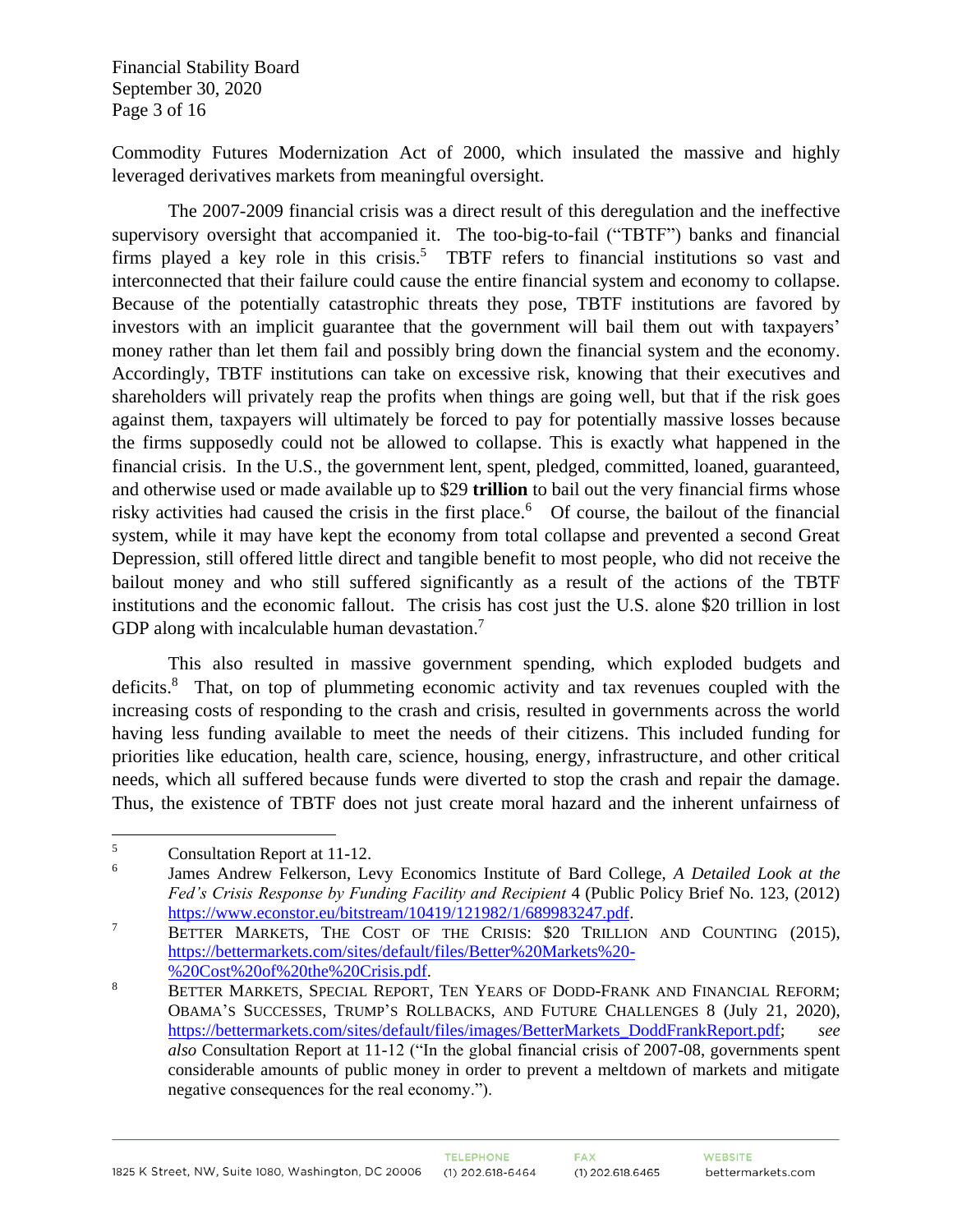Financial Stability Board September 30, 2020 Page 4 of 16

privatized gains and socialized losses—which would independently be sufficient to put an end to it—but also has contributed to broad-based deprivation and economic inequality.

U.S. and international policymakers responded to the crisis with major regulatory overhauls to bring vastly more transparency, oversight, accountability, and above all stability, to the global financial system. In the U.S., the Dodd-Frank Act and its hundreds of implementing regulations focused on three fundamental goals: enhancing the financial resiliency of the financial system by reducing the likelihood large banks would collapse; bringing derivatives trading out of the shadows and reducing the risks it poses; and fundamentally improving consumer and investor protection. To varying degrees, the Dodd-Frank Act paralleled the G-20's regulatory reforms.

With respect to banking more specifically, the Dodd-Frank Act and G20 reforms were in large part intended to address and reduce, if not eliminate entirely, the problem of TBTF.<sup>9</sup> They sought to do so by, among other things, increasing the loss absorbing capacity of systemically important institutions, enhancing supervision and oversight, and taking steps to ensure that if systemically important institutions were to face financial distress, they would be resolvable in an orderly fashion without taxpayer bailouts.

The U.S. banking system successfully adapted to the Dodd-Frank Act reforms, taking in record earnings and maintaining robust lending levels to fully satisfy demand in the credit markets. Yet in 2017, the Trump Administration embarked on a campaign to roll back many of the reforms, and they have done a significant amount of damage. Better Markets has detailed those de-regulatory measures and outlined the critically important steps that are necessary to repair the damage to our regulatory framework in a special report entitled "Road to Recovery: Protecting Main Street From President Trump's Dangerous De-Regulation of Wall Street."<sup>10</sup> As the FSB and all governments assess the impact of the post-2008 crisis financial reforms, the dangers of this de-regulatory trend must remain foremost in mind.

#### **OVERVIEW OF REPORT**

In May 2019, the FSB began an evaluation of three key reforms established to address the problem of TBTF:

- the standards for additional loss absorbency through capital surcharges and total lossabsorbing capacity (TLAC) requirements;
- the recommendations for enhanced supervision and heightened supervisory expectations; and

<sup>9</sup> Consultation Report at 10.

<sup>10</sup> The report can be read here: [https://bettermarkets.com/sites/default/files/documents/BetterMarkets\\_Road\\_To\\_Recovery\\_Sept\\_](https://bettermarkets.com/sites/default/files/documents/BetterMarkets_Road_To_Recovery_Sept_15_2020.pdf) [15\\_2020.pdf.](https://bettermarkets.com/sites/default/files/documents/BetterMarkets_Road_To_Recovery_Sept_15_2020.pdf)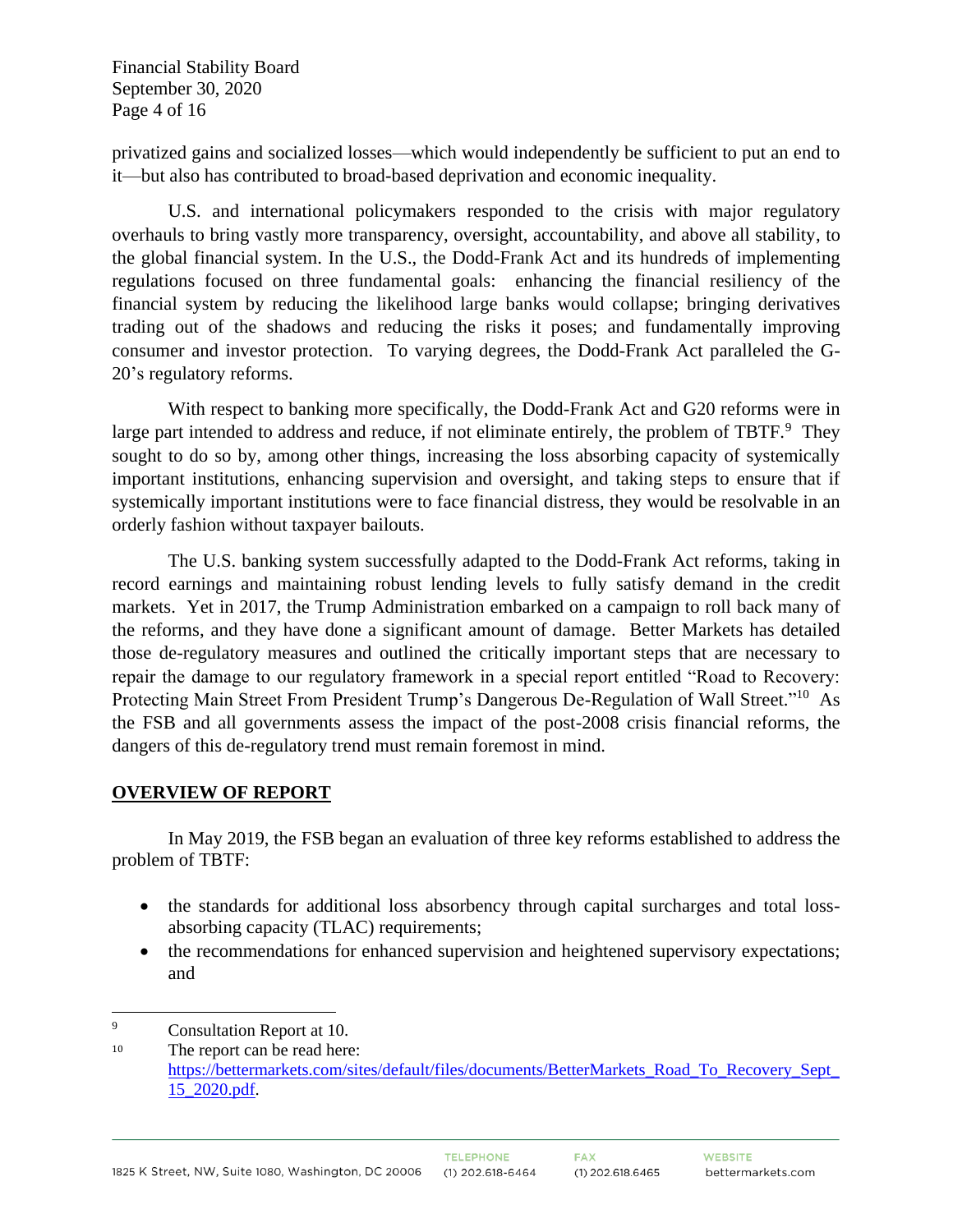Financial Stability Board September 30, 2020 Page 5 of 16

> • the policies to put in place effective resolution regimes and resolution planning and to improve the resolvability of banks.

The dual aim of the report is to "assesses whether the reforms are reducing the systemic and moral hazard risks associated with systemically important banks (SIBs) and examine broader effects (positive or negative) of the reforms on the financial system."<sup>11</sup> Academic experts were engaged, a working group was established, and data was gathered from the public, FSB member jurisdictions, and other stakeholders. The FSB now seeks comment on its preliminary findings.

#### **SUMMARY OF COMMENTS**

We commend the FSB for undertaking the evaluation of the effectiveness of the TBTF reforms. Periodically engaging in this type of exercise is a critical component of any robust, enduring, and adaptable regulatory regime.

For the most part, as we explain in more detail below, the Consultation Report provides a useful assessment of the TBTF reforms to date, which it finds to have been a qualified success. Banks and other systemically important institutions are safer than they were pre-crisis, a finding that is supported by the fact that the financial system has, to date, performed relatively well in the midst of the severe financial stress and economic downturn wrought by COVID-19 pandemic; in combination with the extraordinary actions taken by Congress and the Federal Reserve and other regulators, the post-crisis reforms have prevented, thus far, the banking system from exacerbating the economic downturn that has accompanied the pandemic. At the same time, and contrary to the dire predictions of the industry, the safer financial system built by the TBTF reforms also remains a massively profitable industry that has continued to serve the needs of consumers and businesses in the credit markets. Banks and systemically important institutions have also, at least in theory, been made more resolvable, although grave doubt hangs over the feasibility of resolving a TBTF bank in the future without enormous disruption. Those doubts loom especially large with respect to the simultaneous resolution of the multiple TBTF banks that one would expect to be in jeopardy during a future crisis. And, of course, the effectiveness of living wills and other enhancements to resolvability remain, as yet, untested.

It is equally clear that more can and should be done to fortify the financial regulatory framework, in general and specifically with respect to the TBTF banks. We urge the FSB to delve further into a number of pressing issues that the global regulatory community continues to face.

(1) The Report lacks sufficient analysis of the de-regulatory threat that looms in a number of jurisdictions, including notably the U.S., a threat that arises from incessant industry lobbying as well as the potential for complacency in the regulatory community. It is clear that the post-crisis banking reforms did not go far enough, so scaling back those that have been adopted is plainly misguided.

<sup>&</sup>lt;sup>11</sup> Consultation Report at 10.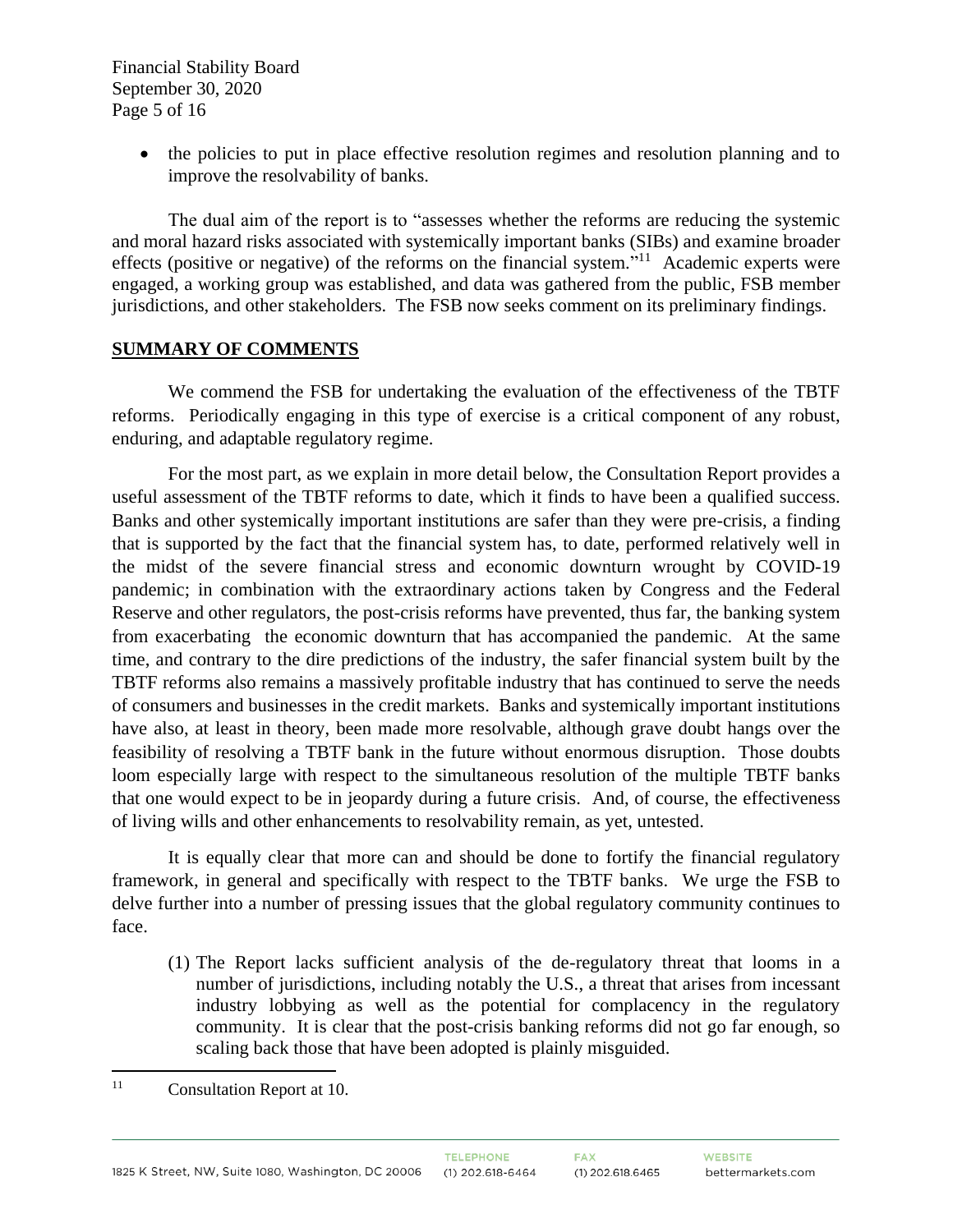- (2) The Report should devote greater attention to the shortcomings surrounding reliance on TLAC to enhance the resolvability of the TBTF banks.
- (3) While the Report commendably takes a holistic approach to evaluating the costs and benefits of the TBTF reforms, it can and should do more to highlight the enormous net benefits that preserving systemic stability and avoiding global financial crises confer on whole economies and societies.
- (4) While the Report acknowledges the increasing convergence of international financial markets, it fails adequately to address the risk of regulatory dilution that trend poses—the race to the bottom.

# **I. THE CONSULTATION REPORT'S ASSESSMENT THAT THE TBTF REFORMS HAVE MADE THE FINANCIAL SYSTEM SAFER IS BROADLY CORRECT.**

# **A. The Financial System Is Safer Due to Enhanced Capital Requirements for TBTF Banks.**

Without a doubt, as the Report states, the financial system is safer now than it was precrisis, in large part because of the reforms to address  $TBTF<sup>12</sup>$  While there are still many banks and other financial institutions that are too big and too complex, the largest banking organizations have been made meaningfully less likely to fail.<sup>13</sup> Specifically, the enhancements to capital and liquidity requirements, especially for the largest banks, have made them more financially resilient and better able to withstand periods of severe stress.

Ultimately, all that stands between a failing bank and a taxpayer bailout is the amount of its loss-absorbing capital, i.e. its so-called capital cushion. Among the most important lessons from the crisis was the inadequacy of the pre-crisis bank capital regime. That regime relied heavily on risk-weighting—attempts to calibrate capital requirements to the perceived riskiness

<sup>&</sup>lt;sup>12</sup> Consultation Report at 5. As we have pointed out previously, and as we explain further below, that the financial system is "safer" does not mean it is "safe enough." Many of the reforms did not initially go far enough. Accordingly, as Better Markets has repeatedly said, policymakers should be looking for ways to bolster the reforms and make them more effective, not looking to weaken them.

<sup>13</sup> The "too big" problem, of course, exists in multiple dimensions. The Consultation Report, and this letter, focus on the "to fail" aspect, but TBTF banks are not just too big to fail; they are also too-big-to-jail, too-big-to-manage, and too-big-to-supervise. These aspects of TBTF institutions must also be addressed. DENNIS M. KELLEHER, BETTER MARKETS, THE TOO BIG TO FAIL PROBLEM IS ALIVE AND GETTING WORSE (Sept. 16, 2019), [https://bettermarkets.com/sites/default/files/documents/Better\\_Markets\\_Too-Big-To-](https://bettermarkets.com/sites/default/files/documents/Better_Markets_Too-Big-To-Fail_FSB_Conference-9-16-2019.pdf)Fail FSB Conference-9-16-2019.pdf.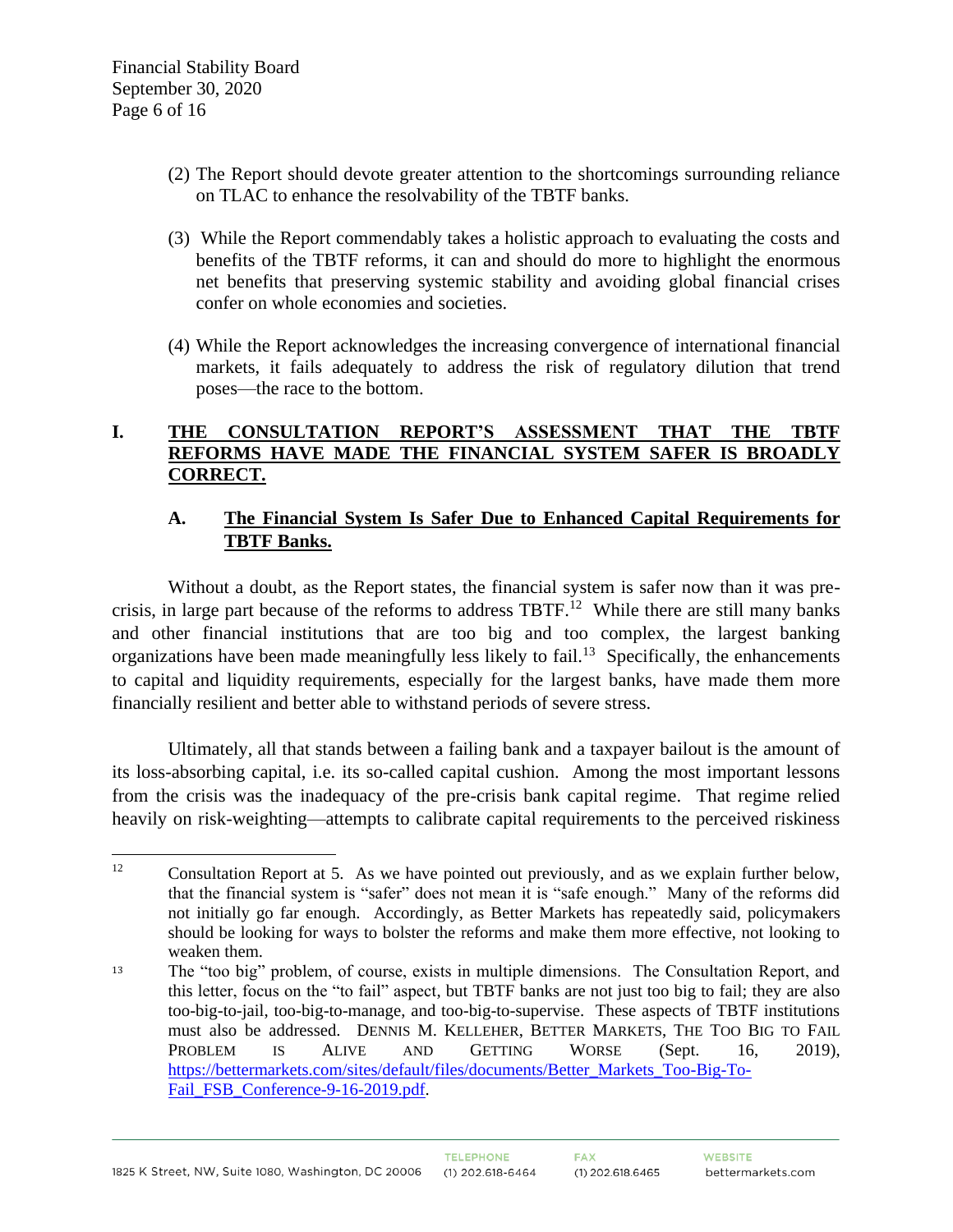Financial Stability Board September 30, 2020 Page 7 of 16

of particular assets—so that banks have to hold less capital for assets deemed less risky, and more capital for those assets deemed more risky.<sup>14</sup> This attempted calibration and fine tuning of capital ratios proved utterly ineffective during the financial crisis—many assets deemed less risky (which therefore required less capital and allowed more leverage) in fact performed poorly during the crisis. $15$  Moreover, banks had increasingly been allowed to satisfy capital requirements—already set too low—using instruments that did not effectively absorb losses.<sup>16</sup>

To address this, the G20 reforms required bank regulators to set minimum capital and leverage standards,  $17$  especially for the largest banks, in an effort to ensure that banks had sufficient resources to absorb losses.<sup>18</sup> These enhancements have proven effective thus far during the COVID-19 crisis: despite the severe economic contraction, and the fallout from that contraction, that has accompanied the pandemic, the financial system, including the largest TBTF banks, have not been a source of economic or financial instability, nor have they acted as a contagion or accelerant exacerbating the crisis.<sup>19</sup> This has been true even in the U.S., where the sluggish response to the pandemic has likely prolonged the decreased economic activity. Ultimately, the TBTF reforms have largely accomplished their goal of making the financial

<sup>&</sup>lt;sup>14</sup> BETTER MARKETS, SPECIAL REPORT, TEN YEARS OF DODD-FRANK AND FINANCIAL REFORM; OBAMA'S SUCCESSES, TRUMP'S ROLLBACKS, AND FUTURE CHALLENGES 8 (July 21, 2020), [https://bettermarkets.com/sites/default/files/images/BetterMarkets\\_DoddFrankReport.pdf.](https://bettermarkets.com/sites/default/files/images/BetterMarkets_DoddFrankReport.pdf)

<sup>&</sup>lt;sup>15</sup> Eric S. Rosengren, Bank Capital: Lessons from the U.S. Financial Crisis, Speech before the Bank for International Settlements Forum on Key Regulatory and Supervisory Issues in a Basel III World (Feb. 25, 2013), [https://www.bostonfed.org/news-and-events/speeches/bank-capital](https://www.bostonfed.org/news-and-events/speeches/bank-capital-lessons-from-the-us-financial-crisis.aspx)[lessons-from-the-us-financial-crisis.aspx.](https://www.bostonfed.org/news-and-events/speeches/bank-capital-lessons-from-the-us-financial-crisis.aspx)

<sup>&</sup>lt;sup>16</sup> Regulatory Capital Rules: Regulatory Capital, Implementation of Basel III, Minimum Regulatory Capital Ratios, Capital Adequacy, Transition Provisions, and Prompt Corrective Action, 77 Fed. Reg. 52,792, 52,800 (Aug. 30, 2012).

<sup>&</sup>lt;sup>17</sup> "Leverage standards" refer to requirements that banks finance a sufficient amount of its assets with equity, which reduces the likelihood of individual bank failures and also that any bank will contribute to overall financial market distress. See Better Markets Comment Letter on Regulatory Capital Rules (Oct. 22, 2012), [https://bettermarkets.com/sites/default/files/documents/FRS%2C%20OCC%2C%20FDIC-](https://bettermarkets.com/sites/default/files/documents/FRS%2C%20OCC%2C%20FDIC-%20CL-3nprs-%2010-22-12.pdf) [%20CL-3nprs-%2010-22-12.pdf.](https://bettermarkets.com/sites/default/files/documents/FRS%2C%20OCC%2C%20FDIC-%20CL-3nprs-%2010-22-12.pdf) In the context of the current capital regime, strong leverage standards serve "as the ultimate backstop against the shortage of equity based on risk-weighted capital requirements." Nijolė Valinskytė, et al., *The Leverage Ratio as a Macroprudential Policy Instrument*, VOX CEPR POLICY PORTAL (Apr. 12, 2018), [https://voxeu.org/article/leverage-ratio](https://voxeu.org/article/leverage-ratio-macroprudential-policy-instrument)[macroprudential-policy-instrument.](https://voxeu.org/article/leverage-ratio-macroprudential-policy-instrument)

<sup>&</sup>lt;sup>18</sup> Consultation Report at  $17-18$ .

<sup>19</sup> DENNIS KELLEHER & TIM CLARK, BETTER MARKETS, NO FINANCIAL CRASH YET THANKS TO DODD-FRANK AND BANKING REFORMS (June 24, 2020), [https://bettermarkets.com/sites/default/files/Better\\_Markets\\_White\\_Paper\\_Dodd-](https://bettermarkets.com/sites/default/files/Better_Markets_White_Paper_Dodd-Frank_Banking_Reforms.pdf)Frank Banking Reforms.pdf.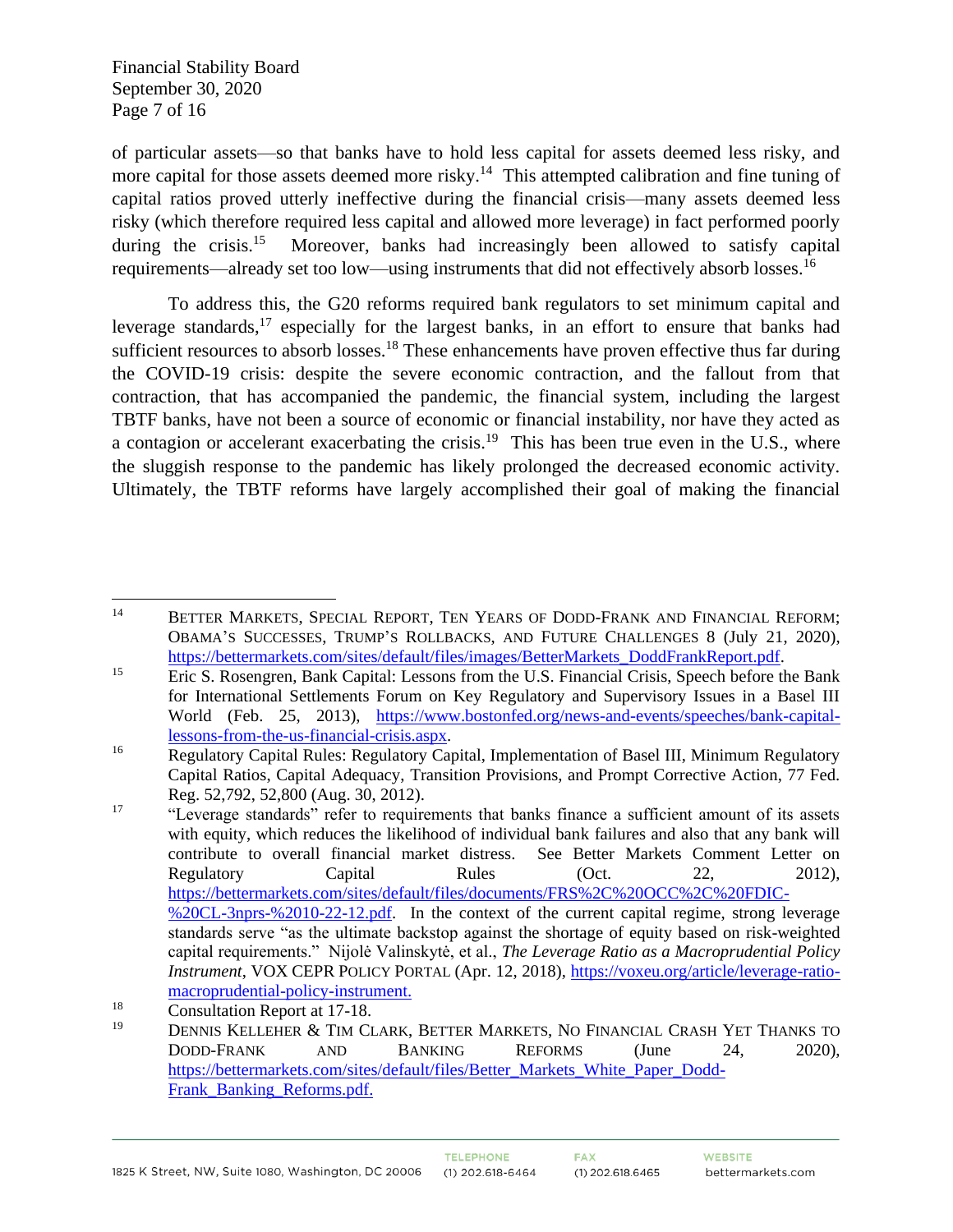Financial Stability Board September 30, 2020 Page 8 of 16

system safer and more resilient to stress. However, they will continue to be tested as the pandemic and its economic fallout persist, and their ultimate success remains to be seen.<sup>20</sup>

# **B. The TBTF Reforms Have Not Hampered the Ability of Banks to Supply Credit to Individuals and Businesses Nor Generate Robust Earnings.**

Whenever facing the prospect of enhanced regulation, the financial industry inevitably launches a wave of dire predictions, warning of severe, earth shattering consequences if reforms intended to impose even a modicum of responsibility on the industry are adopted—predictions that inevitably fail to come to pass.<sup>21</sup> The industry's reaction to the implementation of the  $G20$ reforms, including the Dodd-Frank Act in the U.S., was no different. Notwithstanding that the public was stilling dealing with the fallout from their reckless actions, the industry breathlessly warned that implementation of the G20 reforms would make banks unprofitable, curtail lending, and otherwise usher in a parade of horrible outcomes that ostensibly threatened the economy.

Unsurprisingly, that has not been the case, as the Report makes clear. Indeed, the TBTF Wall Street megabanks, especially those in the U.S., that have been subject to the most significant regulatory reforms were reporting record levels of earnings prior to the COVID-19 pandemic, and even now many continue to generate impressive profits.<sup>22</sup> The financial intermediation function of the financial system, particularly lending to households and businesses, remains essentially intact. The TBTF reforms have shown that banks can be made safer without impairing their ability to serve their core lending function and generate large revenues in the process.<sup>23</sup>

<sup>&</sup>lt;sup>20</sup> Although the Consultation Report briefly discusses enhancements in supervision as an aspect of the TBTF reforms, there is little substantive assessment of the impact of enhanced supervision on the safety of the financial system. However, enhanced supervision complements the increased loss absorbing capacity in the system and has been an important component of making the financial system safer. DENNIS KELLEHER & TIM CLARK, BETTER MARKETS, NO FINANCIAL CRASH YET THANKS TO DODD-FRANK AND BANKING REFORMS 7-10 (June 24, 2020) (explaining how post-crisis enhancement of large bank supervision in the U.S. has contributed to making the financial system safer), system safer), safer), safer), safer), safer), safer), safer), safer), safer [https://bettermarkets.com/sites/default/files/Better\\_Markets\\_White\\_Paper\\_Dodd-](https://bettermarkets.com/sites/default/files/Better_Markets_White_Paper_Dodd-Frank_Banking_Reforms.pdf)Frank Banking Reforms.pdf.

<sup>&</sup>lt;sup>21</sup> Marcus Baram, The Bankers Who Cried Wolf: Wall Street's History Of Hyperbole About Regulation, HUFFPOST (June 21, 2011), https://www.huffingtonpost.com/2011/06/21/wallstreethistory-hyperbole-regulation n 881775.html.

<sup>&</sup>lt;sup>22</sup> BETTER MARKETS, SPECIAL REPORT, TEN YEARS OF DODD-FRANK AND FINANCIAL REFORM; OBAMA'S SUCCESSES, TRUMP'S ROLLBACKS, AND FUTURE CHALLENGES 45 (July 21, 2020), [https://bettermarkets.com/sites/default/files/images/BetterMarkets\\_DoddFrankReport.pdf.](https://bettermarkets.com/sites/default/files/images/BetterMarkets_DoddFrankReport.pdf)

<sup>&</sup>lt;sup>23</sup> BETTER MARKETS, SPECIAL REPORT, TEN YEARS OF DODD-FRANK AND FINANCIAL REFORM; OBAMA'S SUCCESSES, TRUMP'S ROLLBACKS, AND FUTURE CHALLENGES 45 (July 21, 2020), [https://bettermarkets.com/sites/default/files/images/BetterMarkets\\_DoddFrankReport.pdf.](https://bettermarkets.com/sites/default/files/images/BetterMarkets_DoddFrankReport.pdf)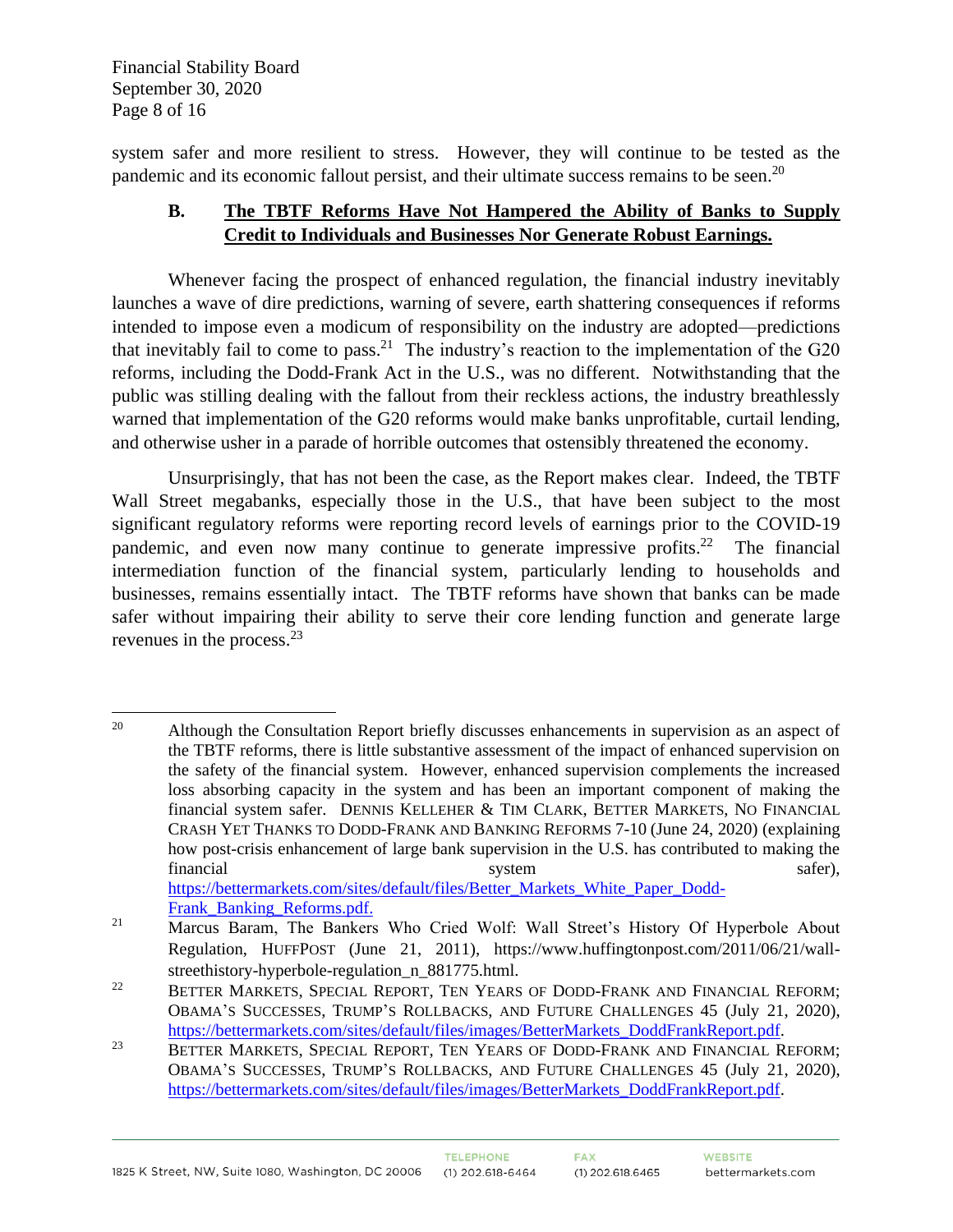#### **II. FSB MUST MORE THOROUGHLY ADDRESS A NUMBER OF PERSISTENT PROBLEMS AND THREATS.**

#### **A. Regulators Must Resist Further Deregulation and Restore Reforms That Have Been Unwisely Repealed.**

One critical question that will largely determine the effectiveness of the TBTF reforms going forward is the extent to which policymakers resist deregulatory pressures and repair the damage already done by deregulation. As we have pointed out, the financial industry never stopped pushing back against regulatory reform, even as we were still dealing with the fallout from the 2008 crisis. Facilitating and enabling this incessant push against regulation is the threat of regulatory complacency, even as we witness the ongoing success of the reforms. $^{24}$ 

The further removed we get from the financial crisis, the more likely it is that regulators will be swayed by the specious arguments of the financial industry that the regulations that have protected the financial system are unnecessary or even damaging to the economy. This is what happened in the U.S. beginning in the 1980's—policymakers began dismantling the very safeguards erected in response to lessons from the Great Depression that had allowed for decades of market stability and broad-based growth in the economy. That wave of unnecessary deregulation ultimately contributed to the worst financial crisis since the Great Depression and wreaked devastation on many millions of people around the world.

And we are already seeing it in the U.S., as the Trump administration has been on a sustained campaign to weaken the Dodd-Frank reforms, marginally enhancing the profits of megabanks while materially increasing the risks of another crisis and another round of bailouts. In order to fully assess the TBTF reforms, the FSB must address the fact that, just a dozen years after the crisis and just a decade after the implementation of the reforms, policymakers are already moving to weaken them, notwithstanding the evidence of their efficacy in stabilizing the

<sup>&</sup>lt;sup>24</sup> This is not an uncommon paradox of human behavior —if the steps taken to prevent an adverse outcome are successful, and the adverse outcome is avoided, many will come to view those steps as overly restrictive. That successful preventive measures might cause complacency was a significant cause for concern for public health officials at the onset of the pandemic, Maarten Boudry, *A Strange Paradox: The Better We Manage to Contain the Coronavirus Pandemic, the Less We Will Learn From It*, THE CONVERSATION (Apr. 3, 2020) ("Alas, one major drawback of such prophecies is that sceptics will inevitably come forward and say: "You see – we told you it wouldn't be all that bad." In fact, you can see people committing that logical fallacy right now."), and in countries where measures have successfully mitigated the impact of the pandemic, this "self-defeating prophecy" or "prevention paradox" has taken root. Laura Spinney, *Germany's Covid-19 Expert: "For Many I'm the Evil Guy Crippling the Economy*, BLOOMBERG (May 26, 2020) ("Now, what I call the "prevention paradox" has set in. People are claiming we overreacted, there is political and economic pressure to return to normal."), [https://www.theguardian.com/world/2020/apr/26/virologist-christian-drosten-germany](https://www.theguardian.com/world/2020/apr/26/virologist-christian-drosten-germany-coronavirus-expert-interview)[coronavirus-expert-interview.](https://www.theguardian.com/world/2020/apr/26/virologist-christian-drosten-germany-coronavirus-expert-interview)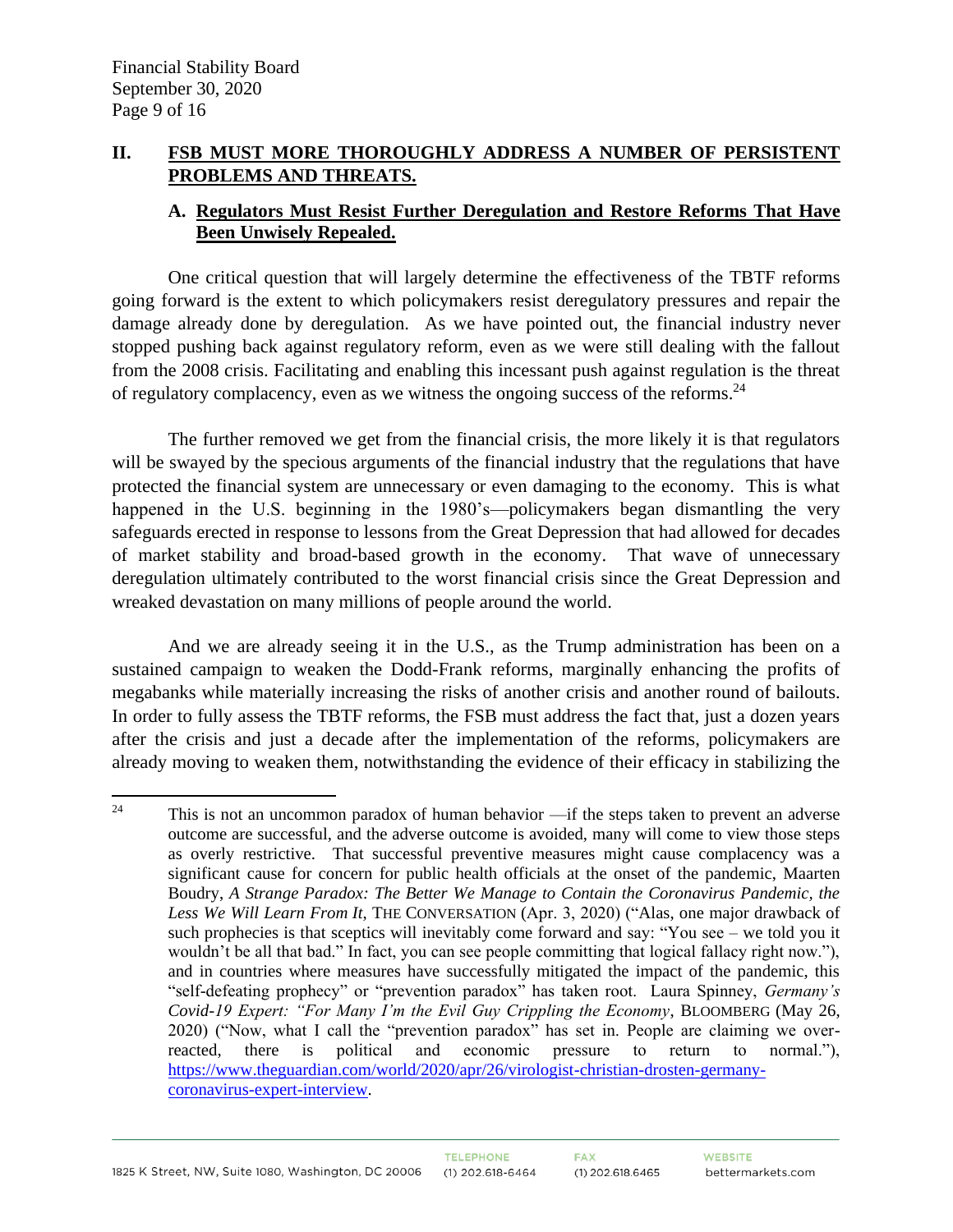Financial Stability Board September 30, 2020 Page 10 of 16

banking system during a period of undoubted and significant stress. The FSB should call upon any jurisdictions following this path to reverse course, restore any reforms that have been rescinded, and proceed with the unfinished business of fully addressing the core problem of TBTF banks.

The dismantling is proceeding even more quickly now than it did in the years leading up to the 2008 financial crisis. Just ten years since the height of the crisis, the Trump administration in the U.S. began the process of tearing down the regime intended to protect against another \$20 trillion catastrophe.<sup>25</sup> They have weakened capital standards, reduced resolution planning requirements, and essentially shut down the Financial Stability Oversight Council, established to ensure a comprehensive approach to identifying and addressing systemic risk. These profoundly misguided steps are designed to systematically rollback the Dodd-Frank reforms for the benefit of the financial industry, at the expense of the American public.

And while a large part of that may be due to the anti-regulatory, pro-industry policy preferences of Trump and his party, the reality is that as we get further from the financial crisis, the siren song of deregulation will grow stronger to policymakers across the political spectrum. The longer the financial system remains stable, the more that policymakers will think they can "enhance efficiency" here or "streamline regulations" there until the regime intended to protect against financial crises has been rendered ineffective.

Intensifying these concerns is the fact that many reforms have simply not yet been tested. In particular, this is the case with regard to reforms intended to address the resolvability of TBTF firms, such as the resolution planning process and orderly liquidation authority in the U.S. $^{26}$ Whether these TBTF firms can effectively be resolved through these enhanced processes, or whether the failure of a TBTF firm would result in a panic similar to that which occurred following Lehman's bankruptcy, resulting in another round of bailouts, remains to be seen. Accordingly, no changes that might weaken these reforms or otherwise make them less effective would be justifiable.

In short, FSB must explicitly address this risk of de-regulation as to the TBTF banks. It should assess the degree of pressure being exerted in its member jurisdictions; evaluate the governmental responses so far; specifically gauge the heightened risk that de-regulation poses to

<sup>25</sup> *See* BETTER MARKETS, SPECIAL REPORT, TEN YEARS OF DODD-FRANK AND FINANCIAL REFORM; OBAMA'S SUCCESSES, TRUMP'S ROLLBACKS, AND FUTURE CHALLENGES 44-58 (July 21, 2020), [https://bettermarkets.com/sites/default/files/images/BetterMarkets\\_DoddFrankReport.pdf;](https://bettermarkets.com/sites/default/files/images/BetterMarkets_DoddFrankReport.pdf) *see also* BETTER MARKETS, ROAD TO RECOVERY: PROTECTING MAIN STREET FROM PRESIDENT TRUMP'S DANGEROUS DEREGULATION OF MAIN STREET (Sept. 15, 2008), [https://bettermarkets.com/sites/default/files/documents/BetterMarkets\\_Road\\_To\\_Recovery\\_Sept\\_](https://bettermarkets.com/sites/default/files/documents/BetterMarkets_Road_To_Recovery_Sept_15_2020.pdf) [15\\_2020.pdf](https://bettermarkets.com/sites/default/files/documents/BetterMarkets_Road_To_Recovery_Sept_15_2020.pdf) <sup>26</sup> Better Markets Comment Letter on Resolution Planning (June 21, 2019),

[https://bettermarkets.com/sites/default/files/Better%20Markets%20CL%20FRS%20FDIC%20Re](https://bettermarkets.com/sites/default/files/Better%20Markets%20CL%20FRS%20FDIC%20Resolution%20Planning%206-21-2019.pdf) [solution%20Planning%206-21-2019.pdf.](https://bettermarkets.com/sites/default/files/Better%20Markets%20CL%20FRS%20FDIC%20Resolution%20Planning%206-21-2019.pdf)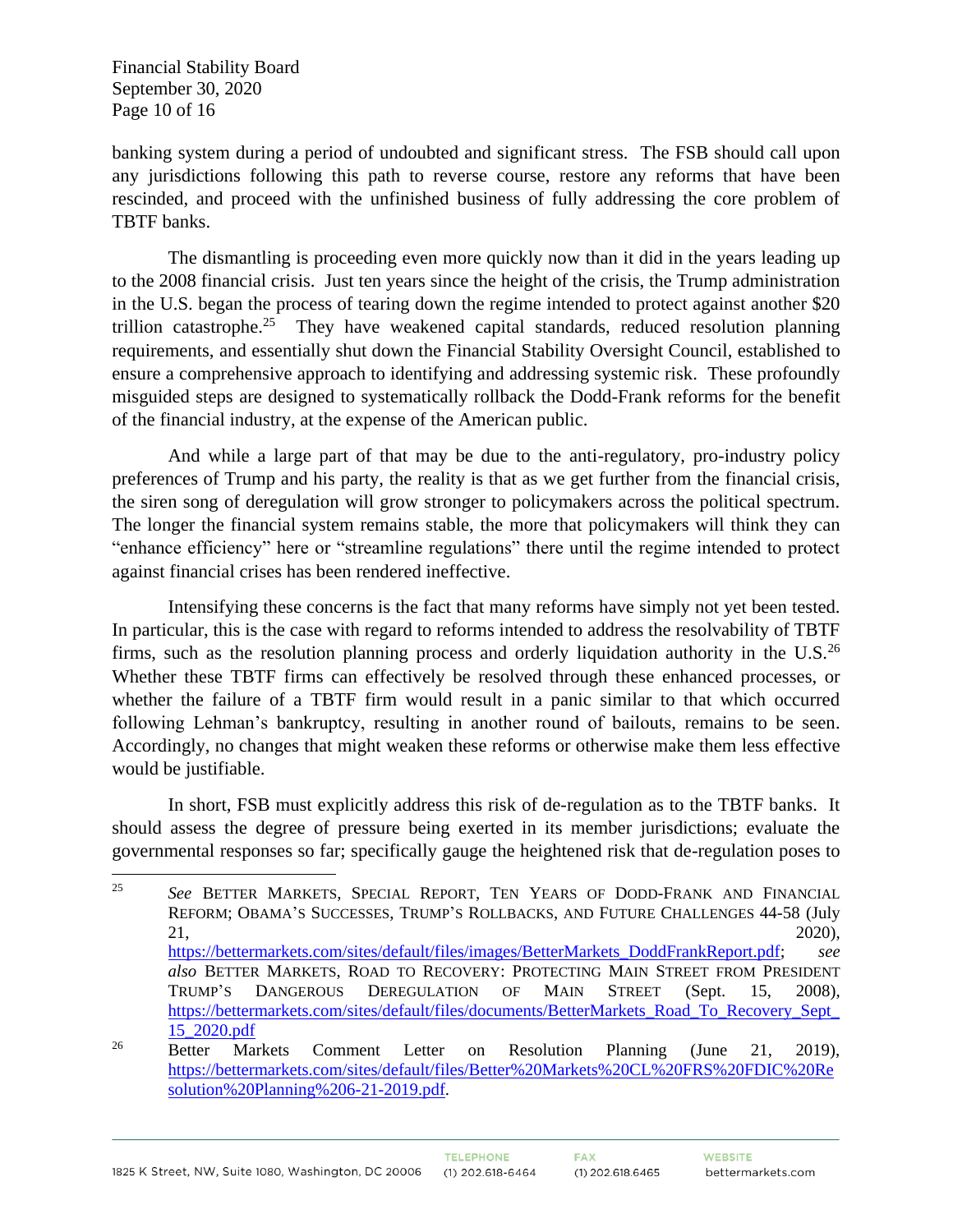Financial Stability Board September 30, 2020 Page 11 of 16

the financial system and the world economy; and call upon policymakers to resist this trend. Moreover, it must call upon all members to take all politically feasible steps to restore any protections that have been repealed through misguided calls for de-regulation, and ultimately, implement the additional measures necessary to adequately fortify the banking system.

# **B. The Financial System Can Be Made Safer Through Enhanced Loss Absorbing Capacity.**

That the financial system has been made safer through enhanced capital requirements does not mean the financial system has been made safe **enough**. To that end, multiple studies have suggested that banks need to hold capital of between 13 and 30 percent to prevent taxpayer bailouts of dangerously overleveraged banks.<sup>27</sup> However, as a group, the aggregate risk-based capital ratio for the largest U.S. banks was just over 12% at year-end 2018 and the tier 1 leverage ratio was 8.6 percent, below even the bottom end of the range suggested by the aforementioned studies.<sup>28</sup>

Of particular concern, is the continued reliance on the total loss absorbing capacity ("TLAC") regime, which, as relevant here, allows firms to meet their loss-absorbing capacity requirements through issuance of long-term debt instruments with certain characteristics that would allow that debt to be "bailed in" to absorb losses.<sup>29</sup> For a variety of reasons, as Better Markets has detailed elsewhere, the TLAC regime is the "second-best solution to the problem of ensuring that bank holding companies remain resilient and able to withstand losses similar to

<sup>27</sup> *See*, JIHAD DAGHER ET AL., IMF, BENEFITS AND COSTS OF BANK CAPITAL (Mar. 2016) (capital should be in the range of 15-23%), [https://www.imf.org/external/pubs/ft/sdn/2016/sdn1604.pdf;](https://www.imf.org/external/pubs/ft/sdn/2016/sdn1604.pdf) FABRIZIO PERRI & GEORGIOS STEFANIDIS ,FEDERAL RESERVE BANK OF MINNEAPOLIS, CAPITAL REQUIREMENTS AND BAILOUTS (Staff Report 554, 2017) (capital in the range of 20-30% needed to prevent public recapitalization); FEDERAL RESERVE BANK OF MINNEAPOLIS, THE MINNEAPOLIS PLAN TO END TOO-BIG-TO-FAIL (2017) (same), [https://www.minneapolisfed.org/~/media/files/publications/studies/endingtbtf/the-minneapolis](https://www.minneapolisfed.org/~/media/files/publications/studies/endingtbtf/the-minneapolis-plan/the-minneapolis-plan-to-end-too-big-to-fail-final.pdf?la=en)[plan/the-minneapolis-plan-to-end-too-big-to-fail-final.pdf?la=en;](https://www.minneapolisfed.org/~/media/files/publications/studies/endingtbtf/the-minneapolis-plan/the-minneapolis-plan-to-end-too-big-to-fail-final.pdf?la=en) Simon Firestone, Amy Lorenc & Ben Ranish, *An Empirical Economic Assessment of the Costs and Benefits of Bank Capital in the US,* 101 Federal Reserve Bank of St. Louis Review 203 (2017), (finding that the "optimal range" of capital is between 13%-26%), [https://files.stlouisfed.org/files/htdocs/publications/review/2019/07/12/an-empirical-economic](https://files.stlouisfed.org/files/htdocs/publications/review/2019/07/12/an-empirical-economic-assessment-of-the-costs-and-benefits-of-bank-capital-in-the-united-states.pdf)[assessment-of-the-costs-and-benefits-of-bank-capital-in-the-united-states.pdf.](https://files.stlouisfed.org/files/htdocs/publications/review/2019/07/12/an-empirical-economic-assessment-of-the-costs-and-benefits-of-bank-capital-in-the-united-states.pdf) *See also* ANAT R. ADMATI AND MARTIN HELLWIG, THE BANKERS' NEW CLOTHES: WHAT'S WRONG WITH BANKING AND WHAT TO DO ABOUT IT (2013).

<sup>&</sup>lt;sup>28</sup> Dodd-Frank Act Stress Test 2019: Supervisory Stress Test Results, June 2019, available at: https://www.federalreserve.gov/publications/files/2019-dfast-results-20190621.pdf FSB, Principles on Loss-absorbing and Recapitalisation Capacity of G-SIBs in Resolution (Nov. 9, 2015), [https://www.fsb.org/wp-content/uploads/TLAC-Principles-and-Term-Sheet-for](https://www.fsb.org/wp-content/uploads/TLAC-Principles-and-Term-Sheet-for-publication-final.pdf)[publication-final.pdf.](https://www.fsb.org/wp-content/uploads/TLAC-Principles-and-Term-Sheet-for-publication-final.pdf)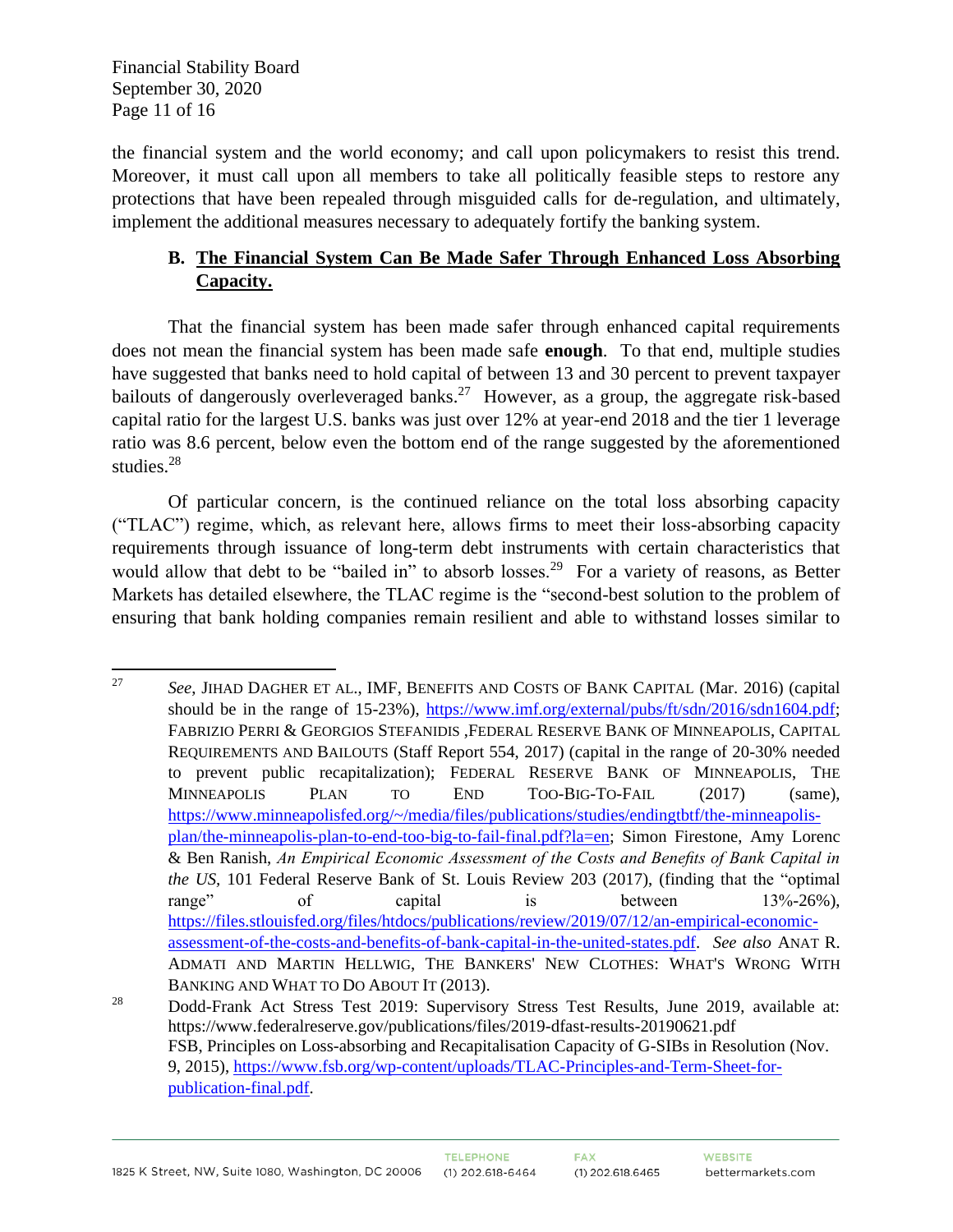Financial Stability Board September 30, 2020 Page 12 of 16

those they suffered in the financial crisis."<sup>30</sup> This is because TLAC debt may actually propagate instability if, in the middle of a crisis, TLAC debt holders are "bailed in" and forced to take losses.

And, relatedly, it is far from clear that there will actually be political will to impose losses on TLAC debt holders in the midst of a financial crisis. As currently structured, TLAC is likely to be sold to investors in vulnerable populations, such as retirees, who may not be fully informed about the attendant risks, and the inequity of foisting the bail-in burden on these segments of the market may trigger a backlash.<sup>31</sup> In short, there is an open question about whether TLAC debt will actually absorb losses in a crisis—which is the whole point of capital—and this uncertainty demonstrates that TLAC debt is not capital in fact and may not behave like capital when it matters. The FSB should take seriously the possibility that there is still insufficient loss absorbing capacity in the system to prevent taxpayer bailouts in the event of an event similar to the 2007-2009 financial crisis. Accordingly, it should further study this risk and the drawbacks of relying on TLAC as a major component of the bank capital framework.

# **C. The FSB Should Further Analyze the Enormous Benefits that Come from Preventing Financial Crises.**

In the decades-long battle over financial regulation, the financial industry has relentlessly used cost-benefit analysis as a weapon to nullify specific rules, largely in court, and to more generally assail regulation as imposing huge compliance and other costs that are not justified by the benefits.<sup>32</sup> These arguments are specious because in reality, quantitative cost-benefit analysis is unreliable, inherently biased in favor of industry, and extraordinarily burdensome on agencies that attempt to apply it in their rulemaking process.

Fortunately, the FSB has not fallen prey to the "Trojan Horse" of cost-benefit analysis in the Consultation Report. It takes a holistic and largely qualitative approach to evaluating the

<sup>&</sup>lt;sup>30</sup> Better Markets Comment Letter on Total Loss Absorbing Capacity Proposal (Feb. 19, 2016) https://bettermarkets.com/sites/default/files/FRS%20-%20CL%20- %20Total%20LossAbsorbing%20Capacity%20- %20Long%20Term%20Debt%20and%20Clean%20Holding%20Company%20Requirements%20 2-19-2016.pdf.

<sup>&</sup>lt;sup>31</sup> Better Markets Comment Letter on Regulatory Capital Treatment of TLAC Debt (June 7, 2019), [https://bettermarkets.com/sites/default/files/Better%20Markets%20CL%20Fed%20Etc%20TLAC](https://bettermarkets.com/sites/default/files/Better%20Markets%20CL%20Fed%20Etc%20TLAC%20Debt%206-7-2019.pdf) [%20Debt%206-7-2019.pdf.](https://bettermarkets.com/sites/default/files/Better%20Markets%20CL%20Fed%20Etc%20TLAC%20Debt%206-7-2019.pdf)

<sup>&</sup>lt;sup>32</sup> BETTER MARKETS, SETTING THE RECORD STRAIGHT ON COST BENEFIT ANALYSIS AND FINANCIAL REFORM AT THE SEC (July 30, 2012 [https://bettermarkets.com/sites/default/files/Setting%20The%20Record%20Straight.pdf;](https://bettermarkets.com/sites/default/files/Setting%20The%20Record%20Straight.pdf) BETTER MARKETS, UPDATE: RECENT TRENDS IN THE LAW GOVERNING COST-BENEFIT ANALYSIS (Dec. 29, 2017), [https://bettermarkets.com/resources/update-recent-trends-law-governing-cost-benefit](https://bettermarkets.com/resources/update-recent-trends-law-governing-cost-benefit-analysis-securities-and-exchange)[analysis-securities-and-exchange.](https://bettermarkets.com/resources/update-recent-trends-law-governing-cost-benefit-analysis-securities-and-exchange)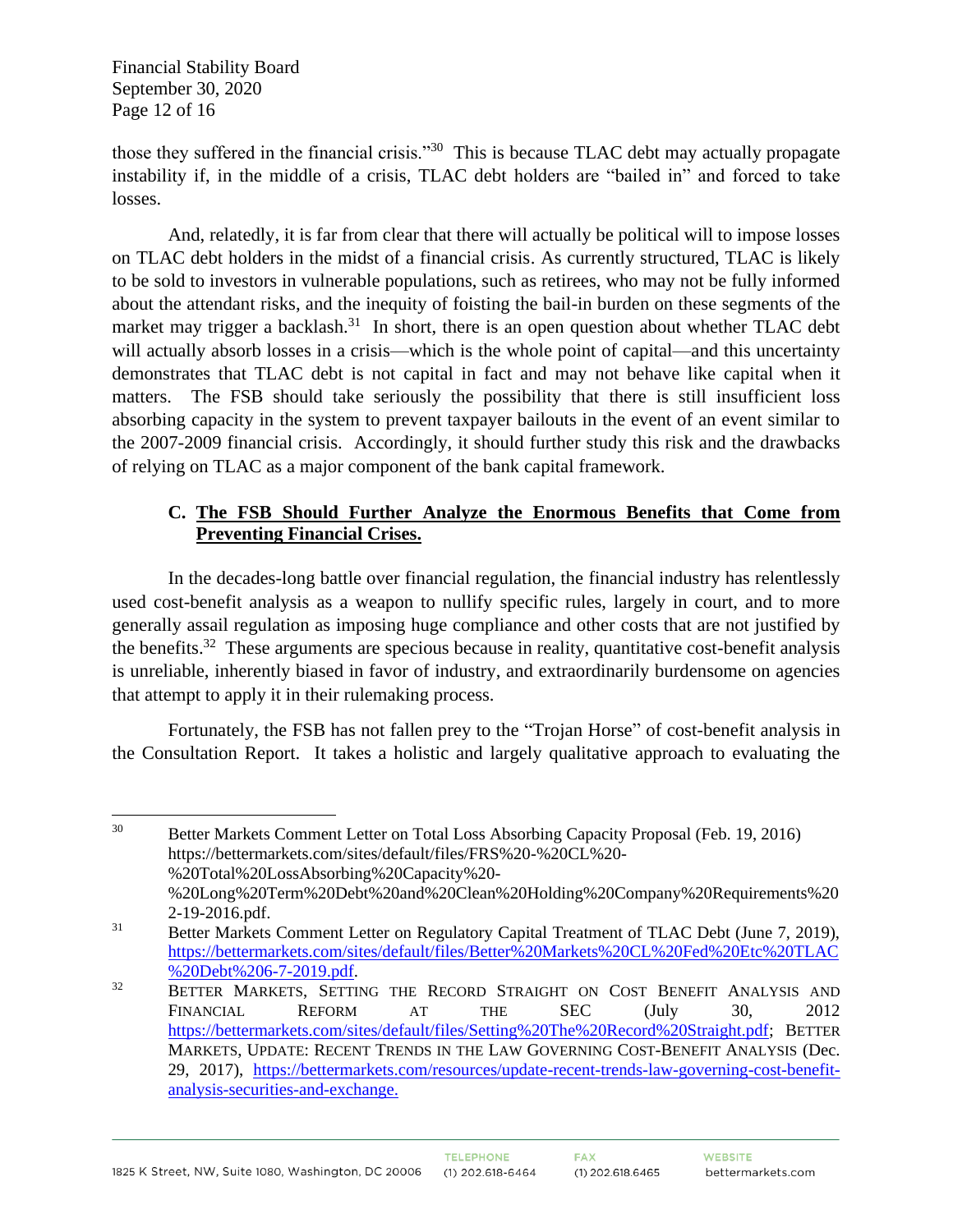Financial Stability Board September 30, 2020 Page 13 of 16

costs and benefits associated with the TBTF reforms. For example, the Consultation Report explains:

The evaluation has estimated social costs and benefits using a simple framework, in which the social benefits of TBTF reforms are reduced probability and severity of financial crisis, and the social costs of the reforms arise via increases in the cost of bank credit. Under conservative assumptions, estimated net benefits are positive. . . . Potentially negative side effects, such as a fall in aggregate lending or greater unintended fragmentation of financial markets, have not been observed. . . . . Financing for the economy has not fallen: following the introduction of TBTF reforms, aggregate credit and gross domestic product (GDP) have grown at similar rates. Even if G-SIBs may have reduced their domestic credit relative to GDP, other banks and financial institutions have picked up the slack.<sup>33</sup>

At the same time, the Consultation Report concedes that it has not taken all benefits (or potential costs) into account.<sup>34</sup> And is some respects, the analysis appears to discount the net benefits of the TBTF reforms significantly. For example, as it ventures into a quantitative assessment, the report explains that—

The analysis suggests that TBTF reforms produce significant net benefits for society. The reforms are estimated to yield a present value benefit of 0.30% of GDP, while the cost of the TBTF reforms is estimated to amount to 0.09% of GDP. To place this in context, the aggregate GDP of FSB member jurisdictions amounted in 2019 to USD72.05 trillion. Estimated gross benefits would amount to USD216bn and estimated gross costs would amount to USD65bn.<sup>35</sup>

Setting aside the actual numbers, these datapoints suggest that the TBTF reforms confer a net benefit that is approximately three times the costs of those reforms. This is certainly a wide margin and one that more than justifies the costs of these reforms, but we believe it is still an overly conservative estimate that should be revisited.<sup>36</sup> We recognize that the analysis in the Consultation Report is focused on the TBTF reforms specifically, and that preventing a financial crisis involves a broader collection of reforms working in concert. But given the central role played by increased capital requirements, more rigorous bank supervision, and effective

<sup>33</sup> Consultation Report at 6.

 $\frac{34}{35}$  *Id.* 

*Id.* at 68

<sup>36</sup> BETTER MARKETS, THE COST OF THE CRISIS: \$20 TRILLION AND COUNTING (2015) (financial crisis cost America at least \$20 trillion in lost GDP); , [https://bettermarkets.com/sites/default/files/Better%20Markets%20-](https://bettermarkets.com/sites/default/files/Better%20Markets%20-%20Cost%20of%20the%20Crisis.pdf) [%20Cost%20of%20the%20Crisis.pdf;](https://bettermarkets.com/sites/default/files/Better%20Markets%20-%20Cost%20of%20the%20Crisis.pdf) Regis Barnichon, Christian Matthes, & Alexander Ziegenbein, *The Financial Crisis at 10: Will We Ever Recover?*, FRBSF ECONOMIC LETTER (Aug. 13, 2018), [https://www.frbsf.org/economic-research/publications/economic](https://www.frbsf.org/economic-research/publications/economic-letter/2018/august/financial-crisis-at-10-years-will-we-ever-recover/)[letter/2018/august/financial-crisis-at-10-years-will-we-ever-recover/.](https://www.frbsf.org/economic-research/publications/economic-letter/2018/august/financial-crisis-at-10-years-will-we-ever-recover/)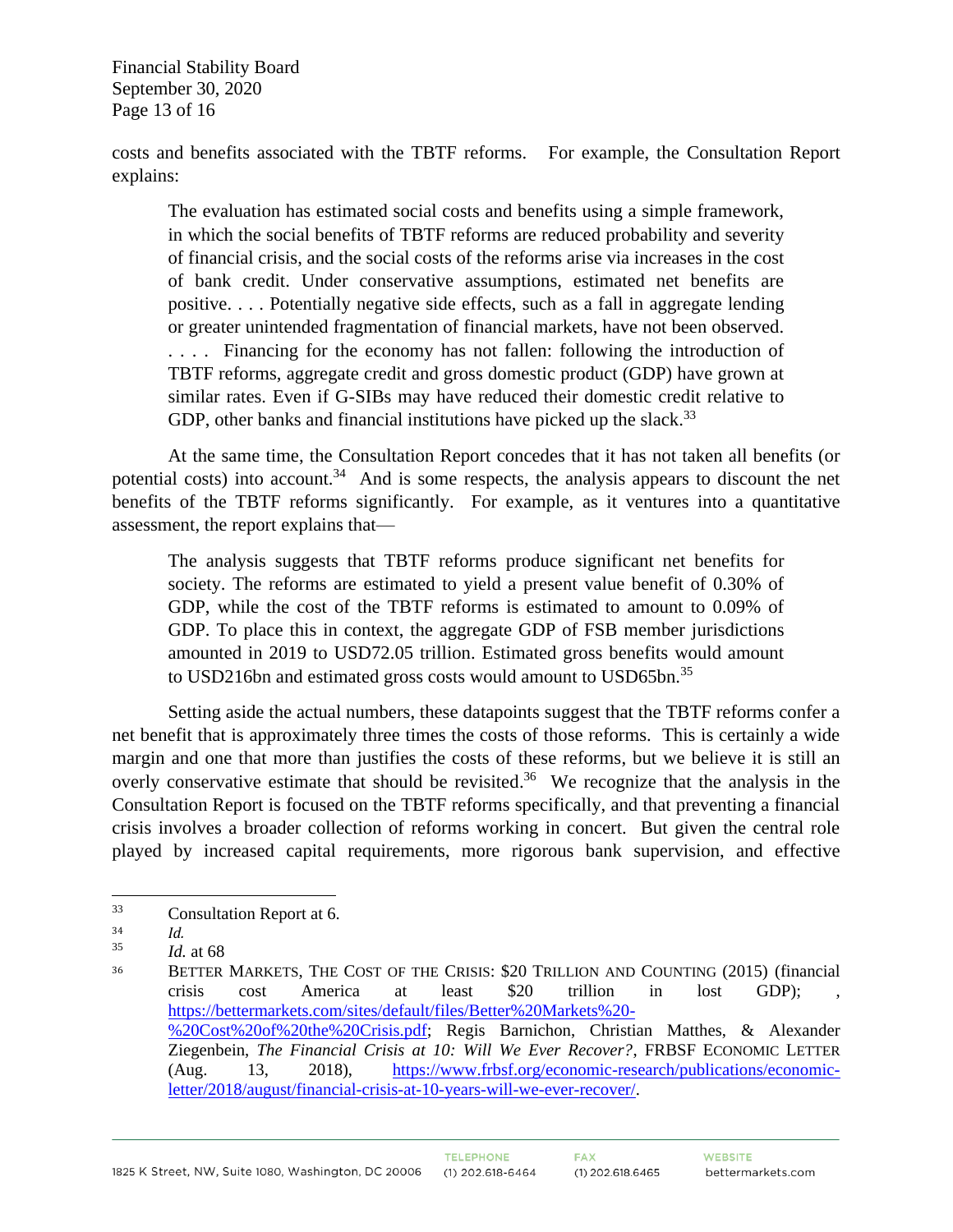Financial Stability Board September 30, 2020 Page 14 of 16

resolution plans in preventing another crisis, we submit that this ratio of benefits to costs is nevertheless an understatement.

For example, as the Consultation Report makes clear, even the significant net benefits of the TBTF reforms are likely underestimated for a variety of reasons, including conservative assumptions about how the costs of reforms are passed on to customers.<sup>37</sup> And, of course, a quantitative analysis cannot possibly capture all of the qualitative benefits of the TBTF reforms—avoidance of the severe human costs of financial crises and associated economic downturns cannot be reduced to a dollar amount.

The FSB should re-evaluate its analysis. Accurately assessing the true scale of the benefits of financial regulation, particularly as to the TBTF banks, is essential as a means of refuting claims that financial regulation is overly costly and should be repealed.

#### **D. The FSB Should Further Analyze the Regulatory Challenges Posed by the Increased Internationalization of Financial Markets.**

The Consultation Report makes passing reference to a trend that is of increasing and already enormous importance:

The 2007-08 financial crisis slowed down, but did not reverse, the long-term trend towards global financial integration. Cross-border lending by banks other than European banks continued to expand. Measures of cross-border connectedness peaked at the onset of the financial crisis and, after a sharp drop in 2008, have since returned to or surpassed their pre-crisis levels.

Global financial integration has major benefits but also entails risks that need to be managed. An open and integrated financial system has major benefits, provided the system as a whole is resilient against shocks. On the one hand, it contributes to the efficient allocation of global savings across countries and supports international trade and investment through financial deepening, risk sharing and diversification across institutions and markets, with positive effects on growth. On the other hand it also entails risks. Sudden stops and abrupt reversals of capital flows can impose significant costs. Increased openness also exposes economies to shocks originating abroad.<sup>38</sup>

Unfortunately, missing from this analysis is any reference to the risks arising from a lack of regulatory harmony across international borders and the race to the "regulatory bottom" that these variations inevitably foster. As Better Markets has cautioned again and again, the U.S. must not lower its regulatory standards or acquiesce to a weak "substituted compliance" regime

 $\frac{37}{38}$  Consultation Report at 68.

Consultation Report at 8; 61-62.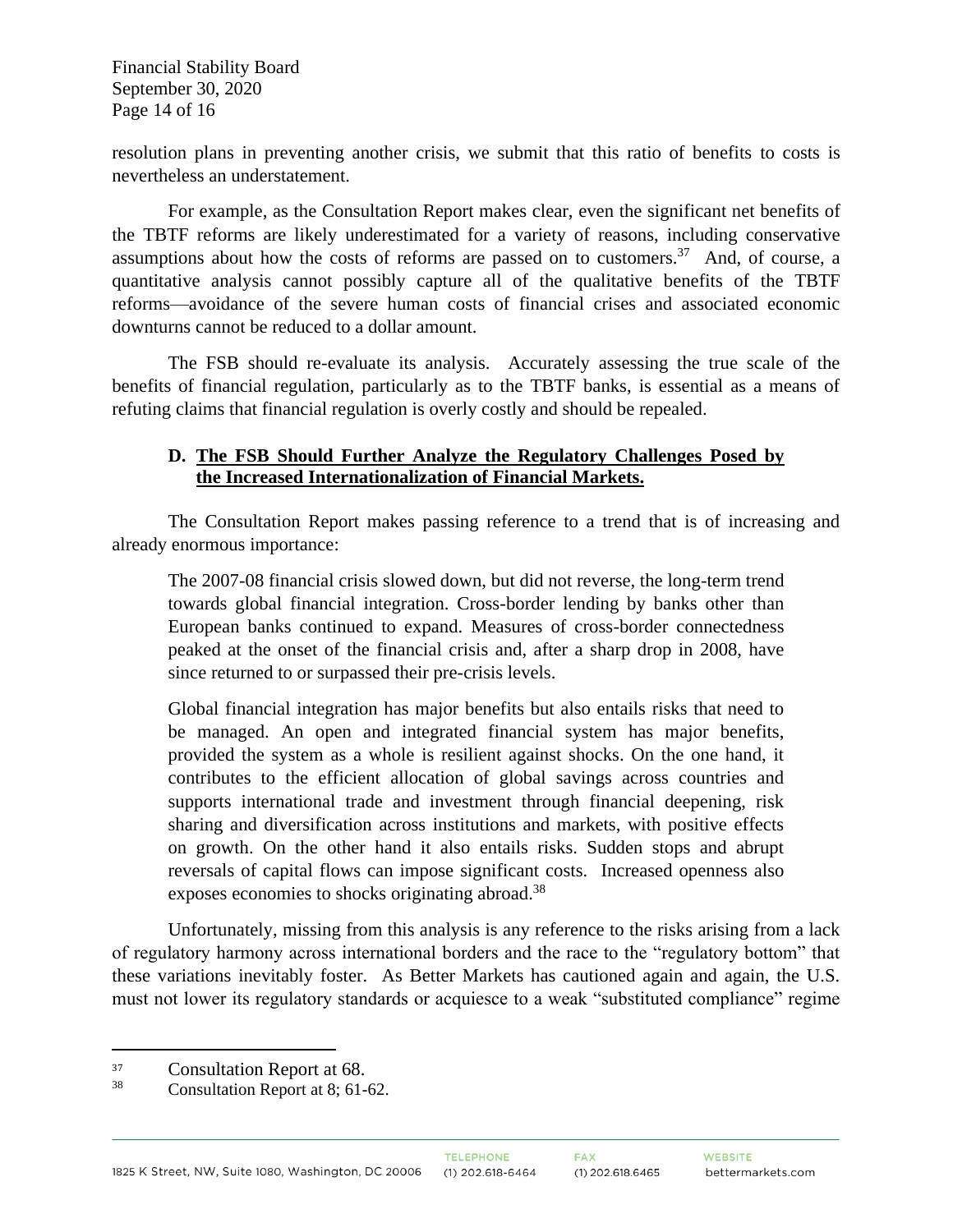Financial Stability Board September 30, 2020 Page 15 of 16

in the international arena.<sup>39</sup> That approach, urged upon policymakers in the name of protecting market share, is profoundly misguided. Members of the FSB have an interest in promoting the highest possible standards so banks are not tempted to forum-shop their way into a nation that ultimately becomes a repository of massive financial risk and potential instability that inevitably affects all nations. The FSB should more thoroughly assess the variations in regulatory approaches adopted in the member jurisdictions; evaluate the risks associated with those variations; and analyze effective approaches for achieving greater harmony along with the highest possible standards of financial regulation.

# **CONCLUSION**

We hope you find these comments helpful.

Sincerely,

MEllah

Dennis M. Kelleher President & CEO

Stephen W. Hall Legal Director & Securities Specialist

Jason Grimes Senior Counsel

Better Markets, Inc. 1825 K Street, NW Suite 1080 Washington, DC 20006 (202) 618-6464

[dkelleher@bettermarkets.com](mailto:dkelleher@bettermarkets.com%20%20shall@bettermarkets.com) 

<sup>&</sup>lt;sup>39</sup> *E.g.* Better Markets Comment Letter on Cross-Border Application of the Registration Thresholds and Certain Requirements Applicable to Swap Dealers and Major Swap Participants (Mar. 9, 2020), [https://bettermarkets.com/sites/default/files/Better\\_Markets\\_Comment\\_Letter\\_on\\_Cross-](https://bettermarkets.com/sites/default/files/Better_Markets_Comment_Letter_on_Cross-Border_Application_of_the_Registration_Thresholds_and_Certain_Requirements_Applicable_to_Swap_Dealers_and_Major_Swap_Participants.pdf)[Border\\_Application\\_of\\_the\\_Registration\\_Thresholds\\_and\\_Certain\\_Requirements\\_Applicable\\_to](https://bettermarkets.com/sites/default/files/Better_Markets_Comment_Letter_on_Cross-Border_Application_of_the_Registration_Thresholds_and_Certain_Requirements_Applicable_to_Swap_Dealers_and_Major_Swap_Participants.pdf) [\\_Swap\\_Dealers\\_and\\_Major\\_Swap\\_Participants.pdf;](https://bettermarkets.com/sites/default/files/Better_Markets_Comment_Letter_on_Cross-Border_Application_of_the_Registration_Thresholds_and_Certain_Requirements_Applicable_to_Swap_Dealers_and_Major_Swap_Participants.pdf) BETTER MARKETS, FACT SHEET: ELEMENTS OF THE CFTC'S PROPOSED CROSS-BORDER REGULATIONS FACILITATE REGULATORY ARBITRAGE, IF NOT EVASION, OF U.S. LAW (Mar. 11, 2020), [https://bettermarkets.com/sites/default/files/Better\\_Markets\\_One-](https://bettermarkets.com/sites/default/files/Better_Markets_One-Pager_on_the_CFTC%27s_Proposed_Cross-Borders_Regulations.pdf)[Pager\\_on\\_the\\_CFTC%27s\\_Proposed\\_Cross-Borders\\_Regulations.pdf.](https://bettermarkets.com/sites/default/files/Better_Markets_One-Pager_on_the_CFTC%27s_Proposed_Cross-Borders_Regulations.pdf)